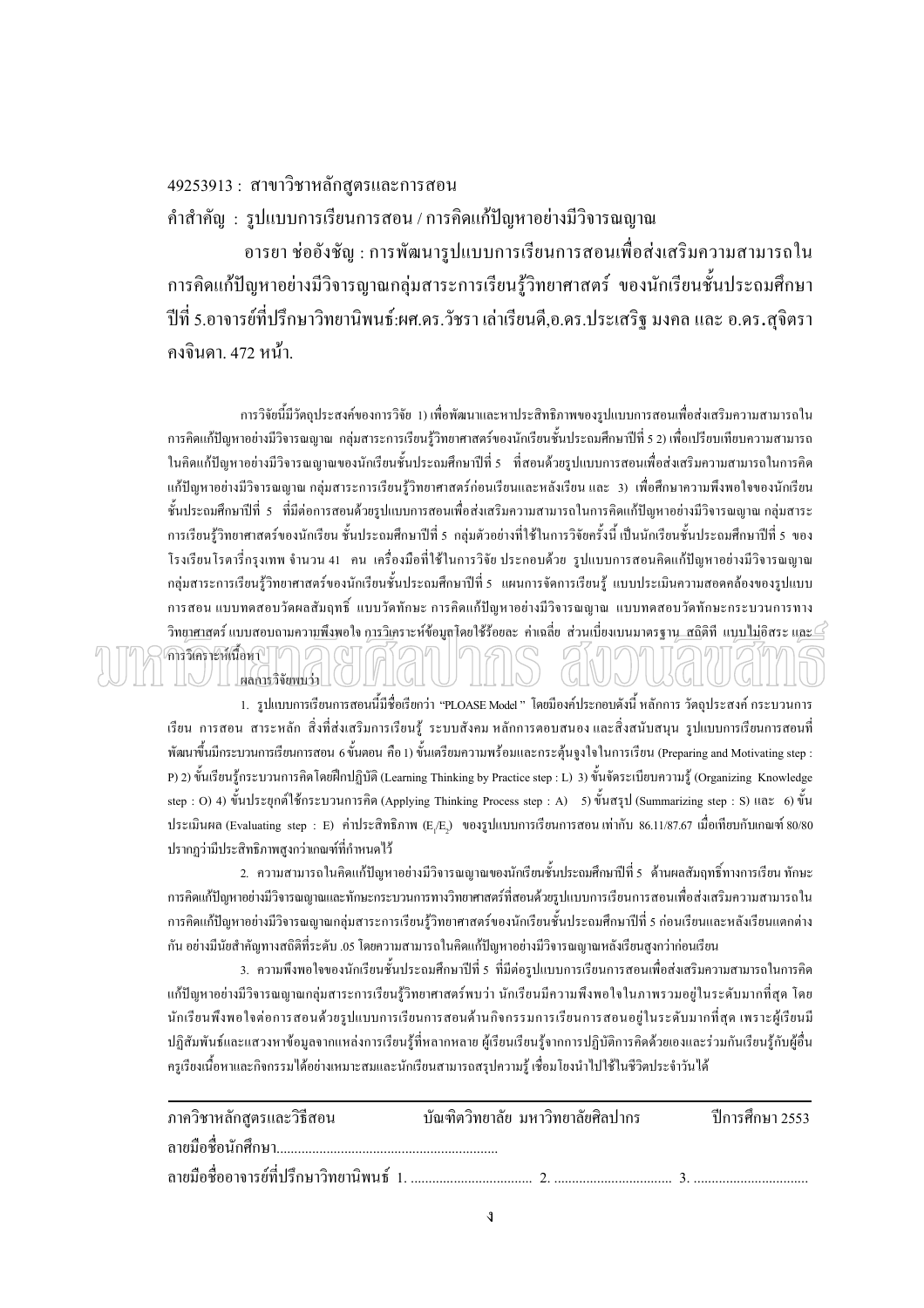## 49253913 : MAJOR : CURRICULUM AND INSTRUCTION

KEY WORDS : INSTRUCTIONAL MODEL, PROBLEM SOLVING WITH CRITICALTHINKING ARAYA CHOANGCHAN :THE DEVELOPMENT OF INSTRUCTIONAL MODEL FOR THE ENHANCEMENT OF PROBLEM SOLVING WITH CRITICAL THINKING ABILITIES IN SCIENCE OF FIFTH GRADE STUDENTS. THESIS ADVISORS : ASST.PROF. WATCHARA LOWRIENDEE, Ph.D., PRASERT MONGKOL, Ed.D., AND SUJITTRA KONGJINDA, Ph.D. 472 pp.

The purposes of this research were to : 1) develop and verify the efficiency of instructional model to enhance problem solving with critical thinking abilities in science of fifth grade students 2) compare problem solving with critical thinking abilities of fifth grade students before and after being taught by the instructional model for the enhancement of problem solving with critical thinking abilities and 3) investigate satisfaction of the fifth grade students toward the instructional model. The samples were 41 students of the fifth grade students at BANGKOK ROTARI SCHOOL, during the first semester of academic year 2009. The instruments employed were PLOASE Instructional Model, lesson plans, achievement test, problem solving with critical thinking abilities test, science process skills test, and questionnaire. The obtained data were analyzed by using percentage, mean, standard deviation, t-test dependent and content analysis.

The results of the study were as follows :

1. The instructional model was called PLOASE Model. The Model consisted of principles, objectives, syntax (Instructional Procedures), instructional effects, nurturant effects, social system, principle of reaction and support system. There were 5 steps of syntax as follows : 1)Preparing and Motivating step : P 2) Learning Thinking Process by Practice step : L 3) Organizing Knowledge step : O 4) Applying Thinking Process step : A 5) Summarizing step  $\leq$  S and 6) Evaluating step : E. The efficiency of instructional model to  $\geq$ enhance problem solving with critical thinking abilities in science of fifth grade students achieved the criterion of 86.11/87.67, which was higher than the required standard criterion of 80/80.

2. The problem solving with critical thinking abilities which included knowledge, problem solving with critical thinking abilities, and science process skills of fifth grade students before and after being taught by the instructional model were statistically significant different at the .05 level.

3. The satisfaction of the fifth grade students toward the PLOASE model to enhance problem solving with critical thinking abilities in science was at the highest level of satisfaction, because the students interacted and searched information from variety of sources, they learned from practice by themselves and with friends and were able to apply knowledge in daily life.

Department of Curriculum and Instruction Graduate School, Silpakorn University Academic Year 2010 Student's signature…………………………………….…. Thesis Advisors' signature 1. ……………………. 2. ……………………. 3. …………………….